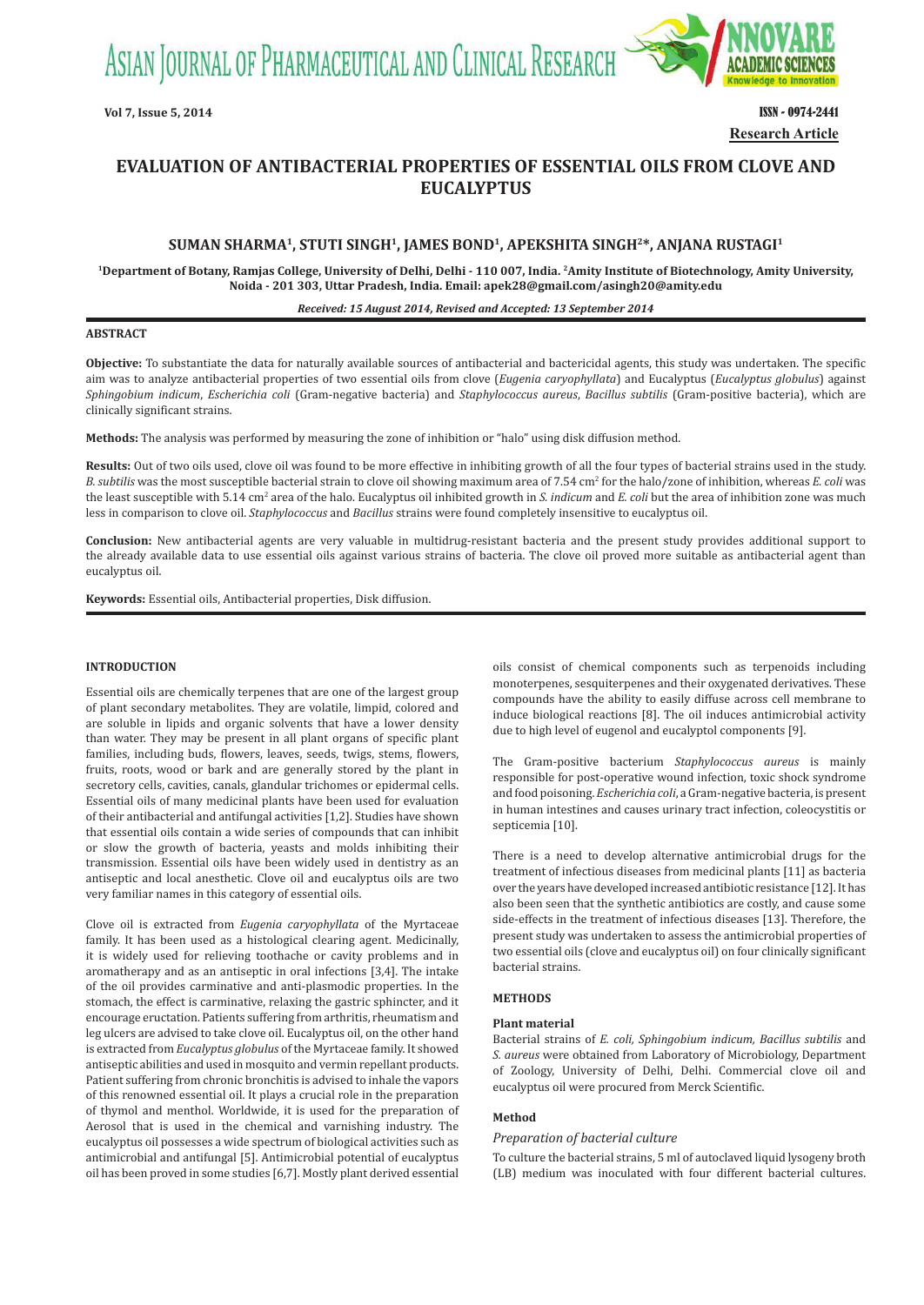The inoculated tubes were incubated at 37°C at 120 rpm, overnight. Semisolid LB media plates were inoculated with 40 μl of overnight grown culture of each bacterial strain. Autoclaved Whatman paper disc saturated with the eucalyptus and clove oil were placed in plates freshly inoculated with bacterial culture. Discs saturated with ionized water were kept in the plates that served as the control. All experimental samples were cultured in triplicates. Petriplates were sealed with parafilm and incubated at 37°C for *B. subtilis* and at 28°C for *S. indicum, S. aureus* and *E. coli*.

### **Analysis**

After 48 hrs of incubation, inhibition zone was measured around paper disc with the help of the scale for all plates. The readings were taken in triplicate.

## **RESULTS**

Out of the two oils tested, clove oil was found to be most effective in inhibiting growth in all four strains of bacteria (Figs. 1 and 2). *B. subtilis*  was the most susceptible bacterial strain showing largest area of 7.54 cm<sup>2</sup> for the inhibition zone followed by *S. aureus, S. indicum* and *E. coli* with 7.06, 6.42 and 5.7 cm<sup>2</sup> area each, respectively (Table 1). Eucalyptus oil failed to inhibit the growth in *S. aureus* and *B. subtilis,* but it showed moderate inhibition of growth in *S. indicum* and *E. coli*. *E. coli* appeared to be more sensitive to eucalyptus oil in comparison to *S. indicum* with an area of  $4.37 \text{ cm}^2$  for the inhibition zone (Table 1 and Fig. 3).

### **DISCUSSION**

The antimicrobial activity of many essential oils has been previously reviewed and classified as strong, medium or weak [14,15]. Vegetables, spices and fruits with a high level of Essential oils are excellent sources of natural elements with activity against microorganisms of agricultural and health interest. These molecules can be naturally present in their active form in the plant or can be activated by specific enzymes when the plant is subjected to particular biotic or abiotic stress. Different amounts of specific compounds can affect the antimicrobial activity of essential oils. The presence of complex chemical structures constituted of several groups, such as terpenes and terpenoids, aromatic and aliphatic constituents, all characterized by low molecular weight, may explain their successful bacteriostatic and bactericidal action [16]. Phenolic acids such as thymol, eugenol and carvacrol are secondary plant metabolites that account for the antimicrobial activity of essential oils such as oregano, cinnamon, and clove [17].

The results have shown that the clove oil was more effective and created a halo or zone of inhibition in all the bacterial strains. In case of clove oil, the measurements for zone of inhibition (Halo) showed *Bacillus*  (halo area 7.543 cm2 ) to be most susceptible, whereas *E. coli* (halo area of 5.144 cm<sup>2</sup>) was most resistant. With an area of 6.422 cm<sup>2</sup> S. indicum, proved its susceptibility to the clove oil. In the case of *Staphylococcus*, the measurement of zone of inhibition was  $7.065$  cm<sup>2</sup>. Eucalyptus oil was found effective in inhibiting the growth only in the case of *E. coli*  and *Sphingobium. Staphylococcus* and *B. subtilis* strains were found to be insensitive to eucalyptus oil. *E. coli* appeared to be more sensitive with a halo area of  $4.372 \text{ cm}^2$ , which was far more in comparison to that of



**Fig.1: (a) Effect of eucalyptus oil (1), clove oil (2) on** *Sphingobium indicum*, control (3), (b) Effect of eucalyptus oil (1), clove oil (2) **on** *Escherichia coli***, control (3)**

| <b>Essential oil</b> | <b>Strain of the</b><br><b>Bacteria</b> | <b>Bacteria</b>    | Diameter of<br>the halo (cm) | Average diameter<br>of the halo (cm) | <b>Radius of the</b><br>halo (cm) | Area of the<br>halo $(cm2)$ |
|----------------------|-----------------------------------------|--------------------|------------------------------|--------------------------------------|-----------------------------------|-----------------------------|
| Eucalyptus oil       | Gram-negative                           | S. indicum         | 1.9<br>2.0                   | 2.0                                  | 1.0                               | 3.14                        |
|                      |                                         |                    | 2.1                          |                                      |                                   |                             |
|                      | Gram-negative                           | E. coli            | 2.3                          | 2.36                                 | $1.18\,$                          | 4.372                       |
|                      |                                         |                    | 2.4                          |                                      |                                   |                             |
|                      |                                         |                    | 2.4                          |                                      |                                   |                             |
|                      | Gram-positive                           | S. aureus          | No halo<br>No halo           |                                      |                                   |                             |
|                      |                                         |                    | No halo                      |                                      |                                   |                             |
|                      |                                         |                    | No halo                      |                                      |                                   |                             |
|                      | Gram-positive                           | <b>B.</b> subtilis | No halo                      |                                      |                                   |                             |
|                      |                                         |                    | No halo                      |                                      |                                   |                             |
|                      |                                         |                    | No halo                      |                                      |                                   |                             |
| Clove oil            | Gram-negative                           | S. indicum         | 2.7                          | 2.7                                  | 1.43                              | 6.422                       |
|                      |                                         |                    | 2.7                          |                                      |                                   |                             |
|                      |                                         |                    | 2.7                          |                                      |                                   |                             |
|                      | Gram-negative                           | E. coli            | 2.6                          | 2.56                                 | 1.28                              | 5.144                       |
|                      |                                         |                    | 2.5<br>2.6                   |                                      |                                   |                             |
|                      | Gram-positive                           | S. aureus          | 2.9                          | 3                                    | 1.5                               | 7.065                       |
|                      |                                         |                    | 3.0                          |                                      |                                   |                             |
|                      |                                         |                    | 3.1                          |                                      |                                   |                             |
|                      | Gram-positive                           | B. subtilis        | 3.1                          | 3.1                                  | 1.55                              | 7.543                       |
|                      |                                         |                    | 3.2                          |                                      |                                   |                             |
|                      |                                         |                    | 3                            |                                      |                                   |                             |

# **Table 1: Zone of growth inhibition or "halo" for essential oils on different bacterial strains**

*S. indicum: Sphingobium indicum, E. coli: Escherichia coli, S. aureus: Staphylococcus aureus, B. subtilis: Bacillus subtilis*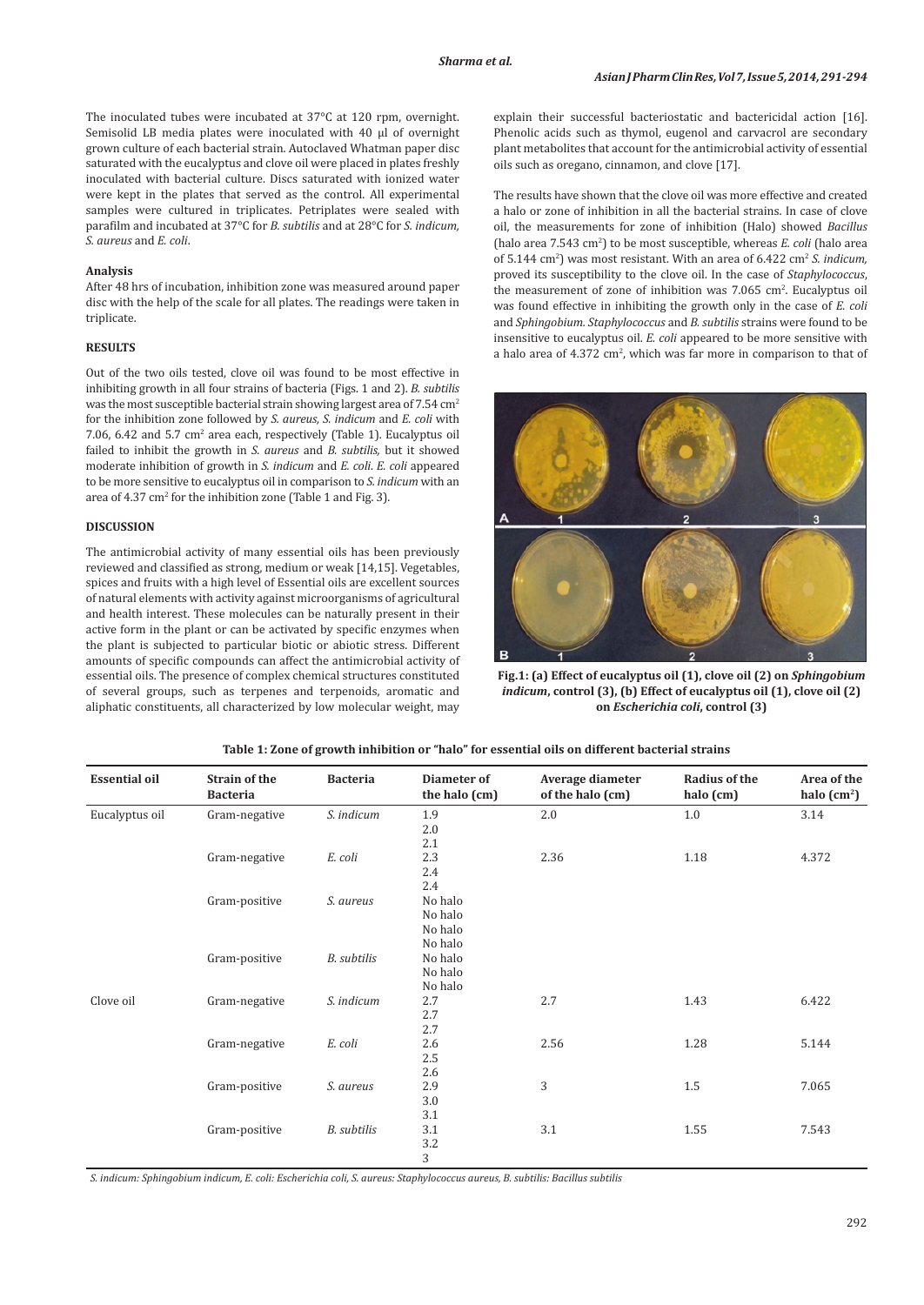

**Fig. 2: (a) Effect of eucalyptus oil (1), clove oil (2) on**  *Staphylococcus aureus***, control (3), (b) Effect of eucalyptus oil (1), clove oil (2) on** *Bacillus subtilis***, control (3)**



**Fig. 3: Comparative antimicrobial activities of eucalyptus oil and clove oil**

Sphingobium with an area of 2.268 cm<sup>2</sup>. Eucalyptus oil has been found to have relatively strong antimicrobial properties against many important pathogens and spoilage organisms, including *S. aureus* and *E. coli* [18].

Results obtained with clove oil showed growth inhibition for all the four bacterial cultures, but the size of the halo was smaller for Gramnegative bacteria. This implies that Gram-negative are comparatively resistant to clove oil effect. Mostly in literature, Gram-negative bacteria were more resistant to essential oils than Gram-positive bacteria [19]. It is because the cell wall of Gram-negative bacteria is more complex. The presence of an outer membrane is one of the features that differentiate Gram-negative from Gram-positive bacteria. It is composed of a double layer of phospholipids that is linked to the inner membrane by lipopolysaccharides (LPS). The peptidoglycan layer is covered by an outer membrane that contains various proteins, as well as LPS. LPS consists of lipid A, the core polysaccharide, and the O-side chain, which provides the "quid" that allows Gram-negative bacteria to be more resistant to essential oils and other natural extracts with antimicrobial activity. Though small hydrophilic solutes are able to pass through the outer membrane via abundant porin proteins that serve as hydrophilic transmembrane channels, and this is one reason that Gram-negative bacteria are relatively resistant to hydrophobic antibiotics and toxic drugs.

The mechanisms of action of essential oils and/or their components are dependent on their chemical composition. The main constituents of clove essential oil are phenyl-propanoides such as carvacrol, thymol, eugenol and cinnamaldehyde [20]. The concentration of eugenol in clove oil is 79.2%. The inhibitory activity of clove is due to the presence of several constituents, mainly eugenol, eugenyl acetate, beta-caryophyllene, 2-heptanone [21]. The thymol and carvacrol have similar antimicrobial effects but have different mechanisms of action against Gram-positive and Gram-negative bacteria. Clove oil can inhibit the growth of *E. coli* and *Sphingobium* without disintegrating the outer membrane or depleting intracellular adenosine triphosphate. Similar to thymol and carvacrol, trans-cinnamaldehyde likely gains access to the periplasm and deeper portions of the cell. The location of one or more functional groups on these molecules can affect their antimicrobial activity. Essential oils and/or their constituents can have a single target or multiple targets of their activity. Several studies have demonstrated potent antibacterial effects of clove oil [22,23]. Essential oil of *E. globulus* constitutes oxygenated monoterpenes (46.5%) with terpinen-4-ol (23.46%) as the principal constituents. Other constituents of eucalyptus oil are α-pinene, β-pinene, α-phellandrene, 1, 8-cineole, limonene, terpine-4-ol, aromadendrene, epiglobulol, piperitone and globulol. Similarly, eucalyptus oil was used in various studies where its activity was found either moderate [24,25] or low [1].

### **CONCLUSIONS**

The presence of 1,8-cineole and  $\alpha$ -phellandrene coupled with low antioxidant activity and high cytotoxic effect makes eucalyptus oil less effective against the control of bacterial growth, which could be probably one of the reasons for complete resistance shown by *S. aureus* and *B. subtilis* to this oil. Thus, eucalyptus oil is not much suited for medicinal purposes, but can be used as repellant or anti-feedant in insecticidal formulation. New antibacterial agents are very valuable in multidrug resistant bacteria, and the present study provides additional support to the already available data to use essential oils against various strains of bacteria. However, it is very important to study the interaction of essential oils and their constituents *in vivo* to know their efficacy, as well as toxicity [26]. Therefore, further clinical trials are required to ascertain their use.

## **ACKNOWLEDGMENTS**

Authors acknowledge Department of Biotechnology, Government of India, for providing grants and Prof. Rup Lal, Professor, Department of Zoology, University of Delhi for providing bacterial cultures for the present study.

### **REFERENCES**

- 1. Prabuseenivasan S, Jayakumar M, Ignacimuthu S. *In vitro* antibacterial activity of some plant essential oils. BMC Complement Altern Med 2006;6:39.
- Aggarwal SG, Goyal S. Comparative analysis of antimicrobial activity of essential oil of *Ocimum kilimandscharium*. Asian J Pharm Clin Res 2012;5(1):53-5.
- Meeker HG, Linke HA. The antibacterial action of eugenol, thyme oil, and related essential oils used in dentistry. Compendium 1988;9(1):32, 34-5.
- 4. Shapiro S, Meier A, Guggenheim B. The antimicrobial activity of essential oils and essential oil components towards oral bacteria. Oral Microbiol Immunol 1994;9(4):202-8.
- 5. Shahwar D, Raza MA, Bukhari S, Bukhari G. Ferric reducing antioxidant power of essential oils extracted from *Eucalyptusand curcuma* species. Asian Pac J Trop Biomed 2012;2:S1633-6.
- 6. Owlia P, Saderia H, Rasooli I, Sefidkon F. Antimicrobial characteristics of some herbal Oils on *Pseudomonas aeruginosa* with special reference to their chemical compositions. Iran J Pharm Res 2009;8(2):107-14.
- Filoche SK, Soma K, Sissons CH. Antimicrobial effects of essential oils in combination with chlorhexidine digluconate. Oral Microbiol Immunol 2005;20(4):221-5.
- Lin KH, Lin MY, Shih MC, Yang K, Hwang SY. Major chemotypes and antioxidative activity of the leaf essential oils of *Cinnamomum osmophloeum* Kaneh from a clonal orchard. Food Chem 2007;105:133-9.
- 9. Kumar UK, Bhandari A, Kumar Y. Phytochemical investigation and comparison of antimicrobial screening of clove and cardamom. Int J Pharm Sci Res 2010;1:138-14.